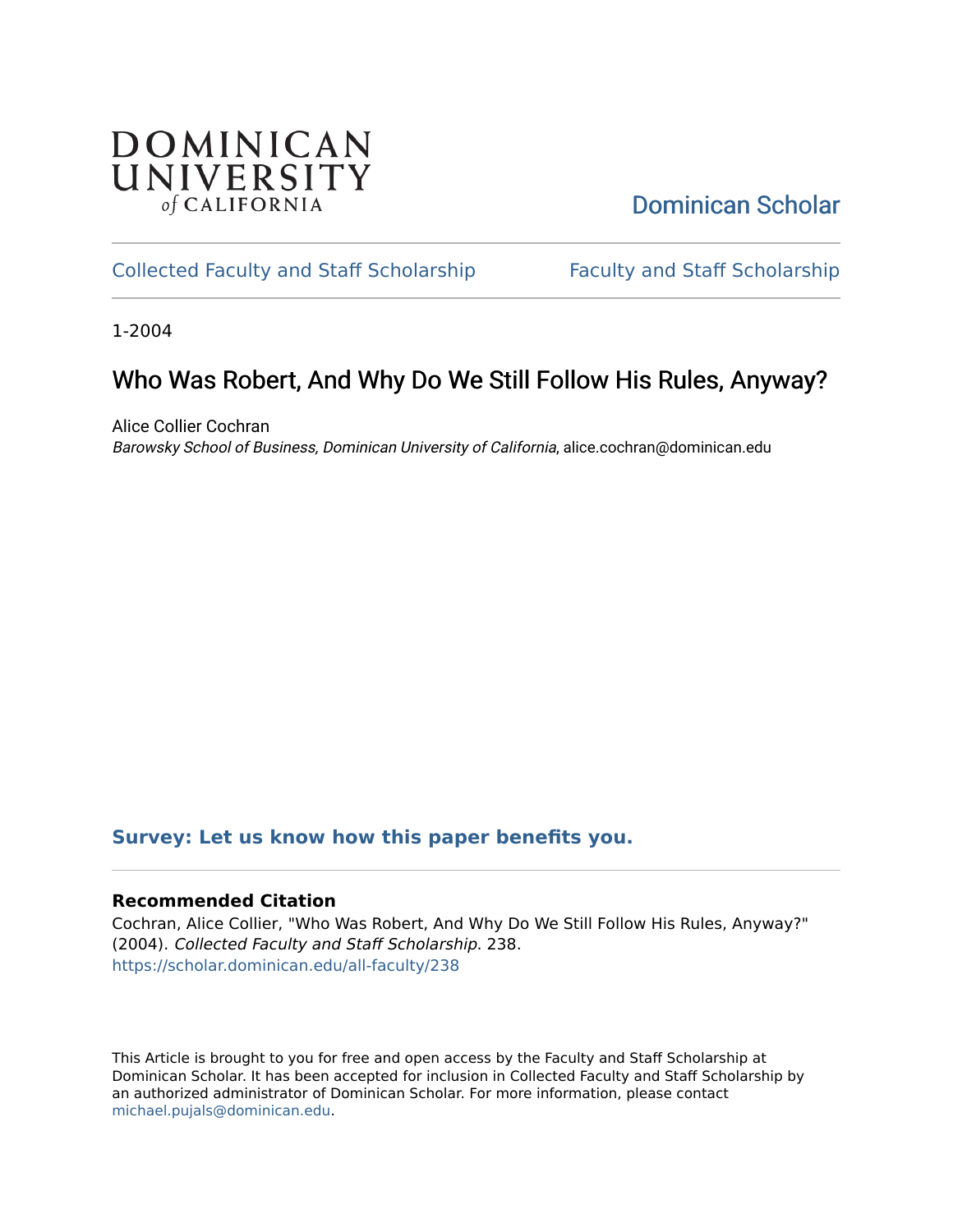# **WHO WAS ROBERT, AND WHY DO WE STILL FOLLOW HIS RULES, ANYWAY?**

**Is an ancient method of running meetings popularized soon after the Civil War still viable for many boards in nonprofits today?** 

By Alice Collier Cochran, M.Ed.

Judy Long was excited about her decision to serve on the board of her neighborhood Association. She had been to consider joining this group of twelve members. Each person had a prescribed role and they wanted her to be in charge of designing and launching a web site, her specialty.

Her company, Langhorn Communications had a good reputation in the field of technology. Several years ago she had joined a Total Quality Management (TQM) team that included representatives from several related departments. They were told they had to use consensus decision making. Unfortunately they were struggling when they tackled controversial or complex issues. Sometimes one or a few people could keep the group from moving forward. They had wasted a lot of time.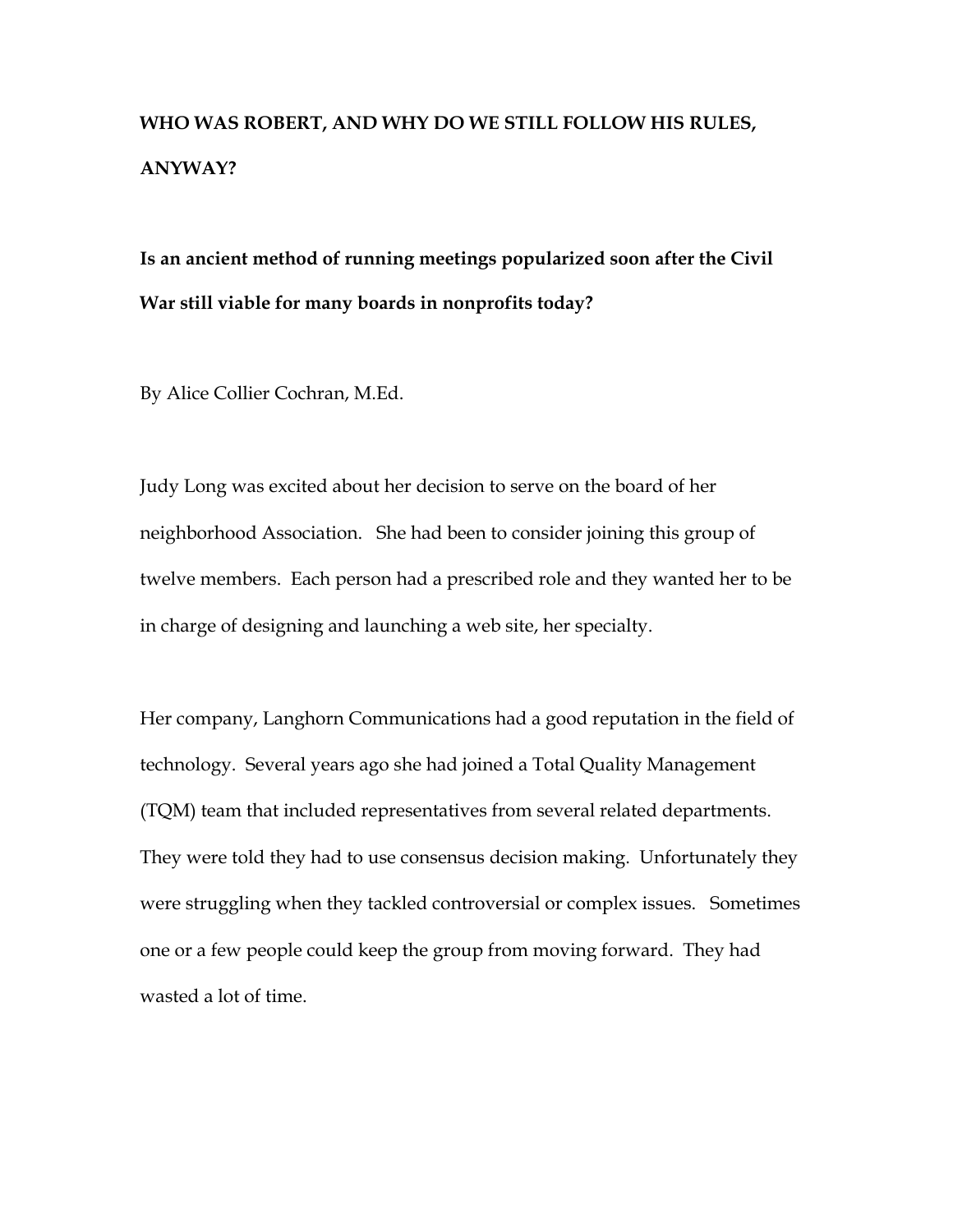After being elected to the Association board, Judy was surprised to find that the meetings were very formal. The chairperson had a thick book that was the method used to conduct the meeting, called *Robert's Rules of Order*. All decisions we made by simple majority rule. She knew consensus wasn't always the best way, but who was Robert, and why did they follow his rules, anyway?

Doing research of the web, she learned that Henry Martyn Robert had been an Army officer and engineer during the Civil War era. Due to his good reputation as a leader, he had been asked to run a meeting of men at a church in New England. Unfortunately it went badly and Robert was embarrassed. He vowed to find a method for running meetings of civic and religious groups that would result in *order* through a prescribed structure.

His search led him back to the Middle Ages and the origins of English parliamentary procedure. More modern versions by Thomas Jefferson and Luther Cushing influenced him. After experimenting with and modifying meeting rules, he published what we now know as *Robert's Rules of Order*. His intention nearly 130 years ago was a 16-page pamphlet. The 2000 Revised Version of the book now has 643 pages! When Judy read Chapter One she discovered that these rules were recommend for "deliberative assemblies" or larger groups of over a dozen members.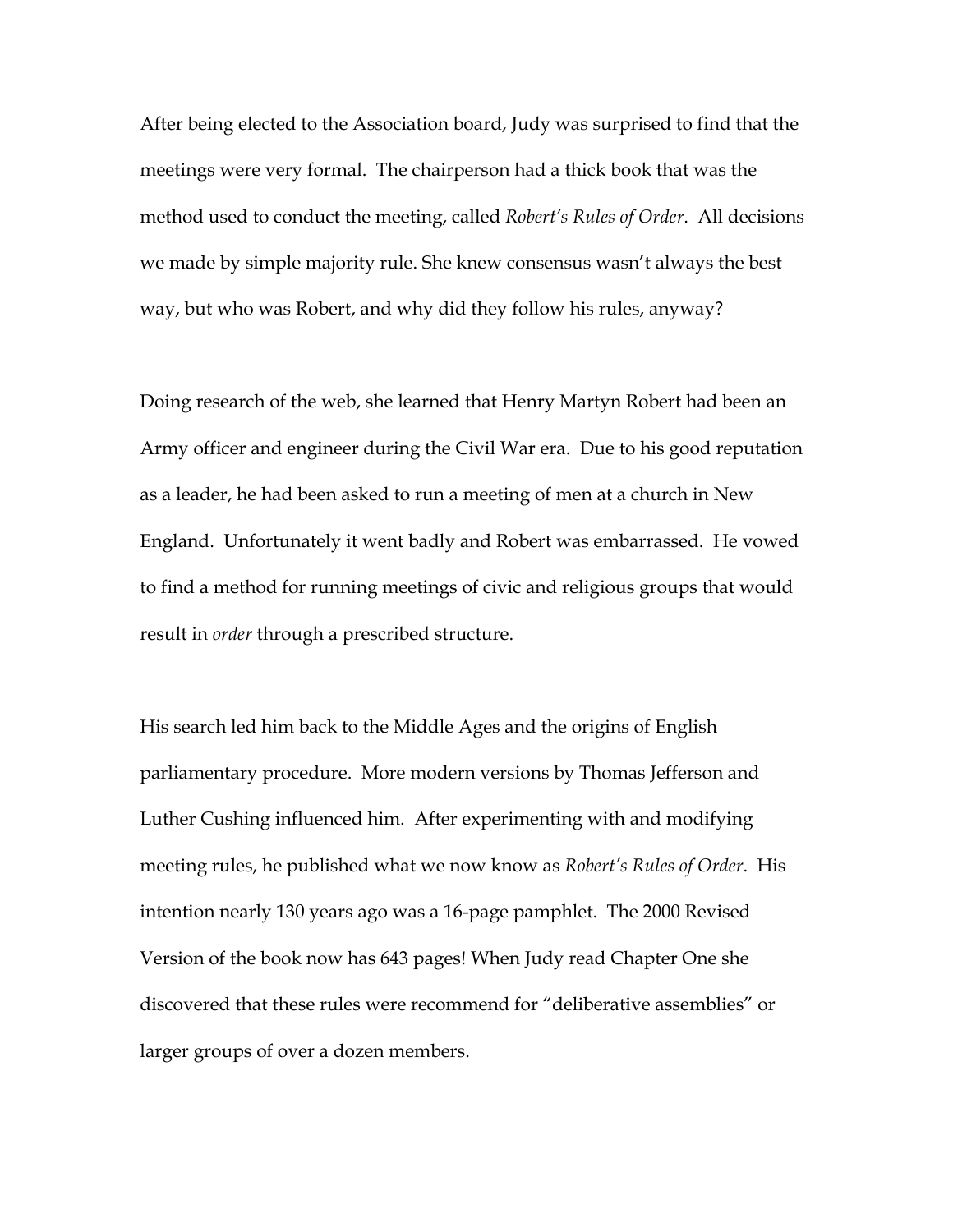#### CONCORDANCE AS AN ALTERNATIVE

Judy knew that consensus could be considered "minority rule" and yet a simple majority allowed 50% plus one person to make a decision for the group. With a low quorum, a very few people could make decisions for the rest. Recently she found a new book called *Roberta's Rules of Order* that recommends a middle ground between consensus and simple majority rule.

Instead of procedural formality, debate and simple majority rule, this method advocates informality, dialogue and decision-making options including a supermajority called "concordance". Concordance achieving a percentage of approval that represents a substantial majority of the board or team members – *determined by the group*. It encourages the group to work toward consensus, using the principles of conversational dialogue rather than debate, with a time limit. For instance group may decide to strive for consensus for a meeting or two, and if the decision hasn't been reached, use an 80% substantial agreement level to reach concordance.

#### PROBLEMS BEFORE SOUTIONS (MOTIONS)

One of the other difficulties Judy noticed in the Association's meeting was the way the chairperson, using Robert's Rules of Order, required that there be a motion on the table before discussing the issue. Once the motion – a solution – was stated, everyone started debating for or against it. Rather than listening to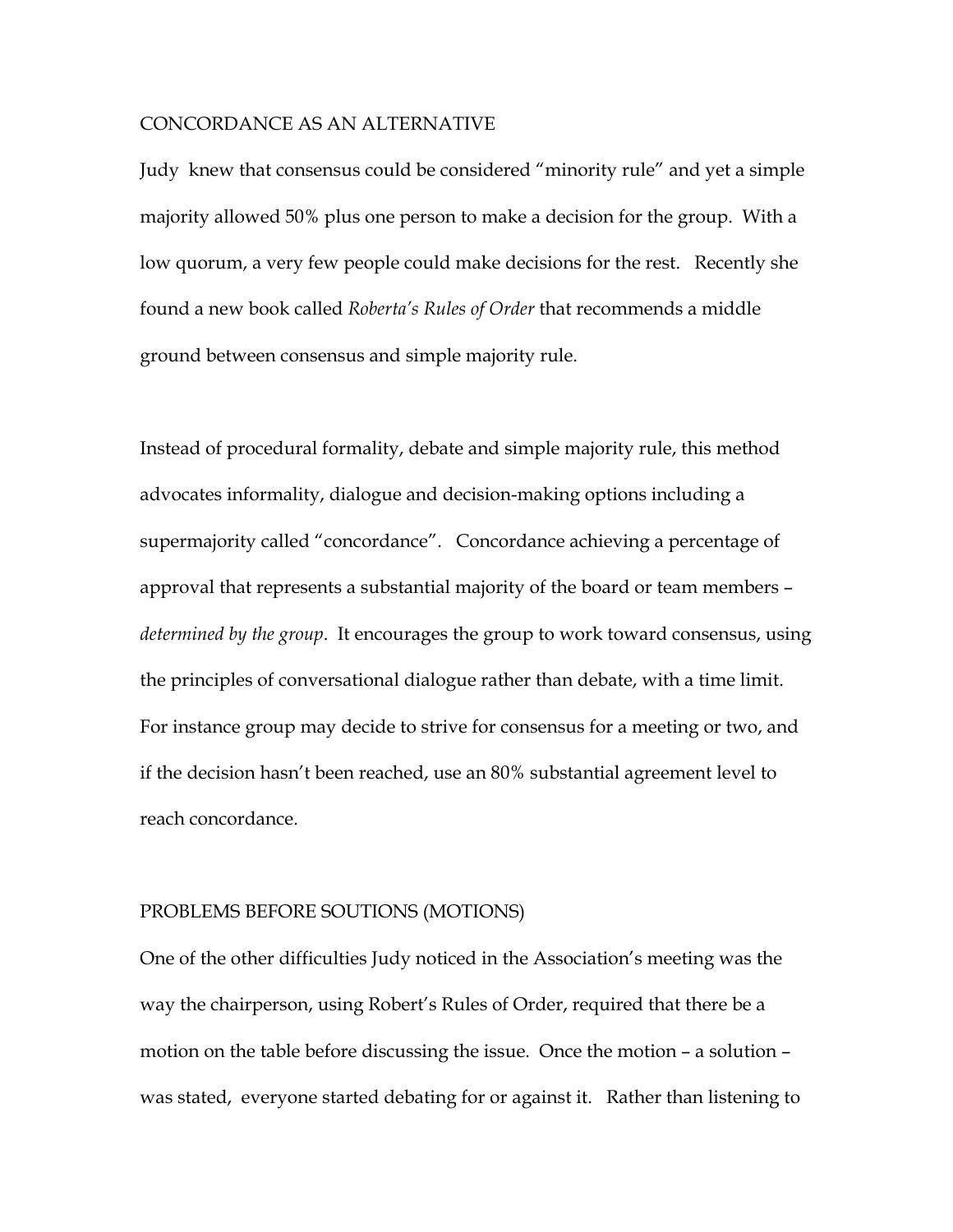points of view, everyone seemed to preparing to state opinion. There wasn't any creative thinking about other solutions. When wanted to suggest a different solution it got procedurally complicated and ultimately required another motion.

In *Roberta's Rules of Order* the recommended approach, is to state and understand the problem first, look for causes and explore options before settling on a solution. Judy was familiar with this from the TQM methods. Stating the problem with background about it in the form of a verbal or written proposal allows all members to consider the full situation. The group's conversation then moves through three stages of Opening, to Narrowing, to Closing. At the end of the closing stage, a motion is made. This tested and logical flow comes from the training and consulting firm Interaction Associates and the nonprofit Interaction Institute for Social Change.

Judy was excited to learn about the alternatives. Talking with a veteran board members revealed that they too would welcome a different approach. Wanting to try this for herself first, she decided to form a technology team of other neighbors to work with her in developing the web site, using *Roberta's Rules of Order*. They would customize "Roberta's Special Rules for Meetings" (Resource A), evaluate that experience and then share what works best with others on the board and her quality team at work. Now she was looking forward to the meetings, and to making a contributionto the board.